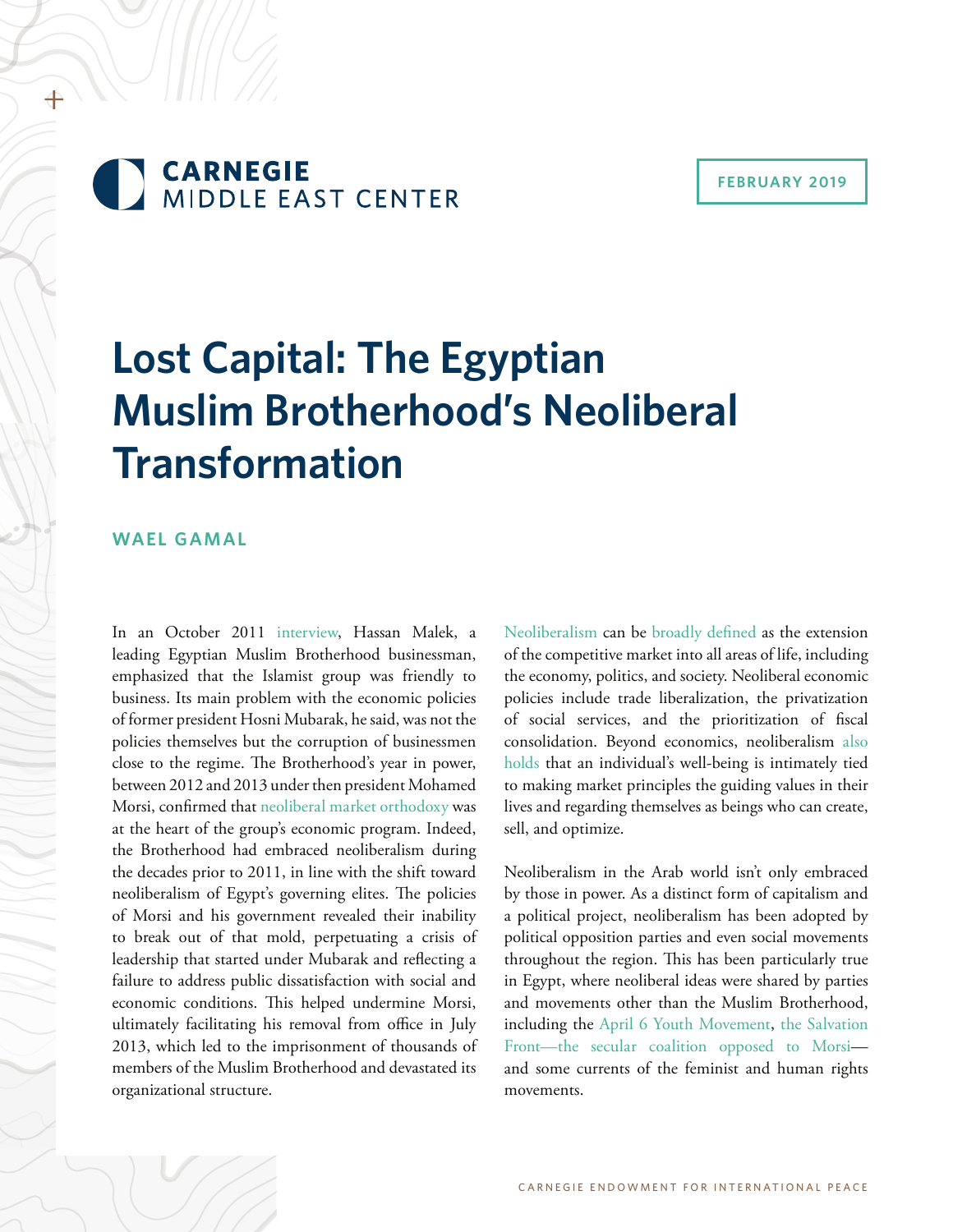Discussions of the Brotherhood's economics usually cover the group's finances, concentrating only on its transnational funding or business activities. Yet this doesn't allow for an accurate understanding of how the Brotherhood's neoliberal orientation developed before 2011 or, more importantly, how it was transformed afterward. The prevailing interpretation of the Brotherhood as a cultural and religious political actor, with a focus on identity, internal discipline, and religious discourse, overlooks how the group's approach to economics evolved at a time when neoliberalism affected nearly all aspects of Egyptian life.

## **THE UNDERPINNINGS OF A NEOLIBERAL MUSLIM BROTHERHOOD**

Islamic political movements have rarely been [anticapitalist or hostile to market economics](https://link.springer.com/content/pdf/10.1057/9781137542991_5.pdf), even in their most radical manifestations. Because they claim to represent the whole of society, they refrain from approaches that would highlight social class differences or social conflict. This playing down of social antagonisms historically allowed the Muslim Brotherhood to appeal to groups with contradictory interests. This, in turn, made it possible for the organization to attract a diverse membership—with middle-class professionals tending to dominate its senior ranks—while sustaining an elusive economic vision by altering its economic approach and rhetoric according to need.

However, avoiding social conflict is not the only reason why certain Islamic political groups have adopted neoliberalism. Strains of political Islam, as with all religious-based ideologies, are open to interpretation and interact dynamically with social class, political, and historical contexts. In Egypt and elsewhere, movements in and approaches to political Islam have defended free trade and markets, alongside others that call for social justice and equality. While all of these ideologies have used religion to justify their views, they have also been defined by distinct interests within different social and political contexts. Reflecting this diversity, the literature

of the Muslim Brotherhood contains references to social justice and critiques of wealth gaps, together with affirmations of the sacredness of private property, business, and markets.

Under Mubarak, the Muslim Brotherhood had its own businessmen and businesses, but it was also able to claim that it sought to advance social justice by pointing to the activities of its social charity network. However, it shied away from critiquing market liberalization and neoliberal transformations, other than highlighting cases of corruption or echoing general populist complaints about the deteriorating living standards of the poor. The Mubarak regime adopted flexible tactics when dealing with Muslim Brotherhood businesses. It allowed these businesses to operate at a level where they would not become too large or powerful—if they grew too much, the businesses were closed and taken to court, often on the grounds that they were financing the Brotherhood, then an illegal entity. This happened to the Brotherhood-owned [Salsabil computer company](https://www.thefreelibrary.com/From+accomodation+to+confrontation:+the+Muslim+Brotherhood+in+the...-a018623950) in 1992. Hassan Malek, one of Salsabil's partners, served one year in prison as a result.

By the early 2000s, the Mubarak regime—driven by a deep crisis due to declining revenues from oil, gas, the Suez Canal, and Egyptians living abroad—could no longer sustain food and energy subsidies or provide long-term employment in the state bureaucracy. In 2003, it adopted unprecedented neoliberal measures as a way out of its dilemma, accelerating the neoliberal transformation of Egypt that had begun in the 1990s. When the government of Ahmad Nazif, which was composed primarily of businessmen, took office in 2003, it had major implications on the evolution of the Muslim Brotherhood's economic agenda. The business elite tied to the Brotherhood welcomed Egypt's new orientation, seeing an opportunity for growth. The Brotherhood was not an exception—neoliberal policies throughout the region [provoked varying degrees of](https://www.academia.edu/9368994/Political_Islam_in_neo-liberal_times) [change](https://www.academia.edu/9368994/Political_Islam_in_neo-liberal_times) in a wide range of Islamic movements. However, the Nazif government accelerated the privatization of public enterprises and slashed subsidies while the real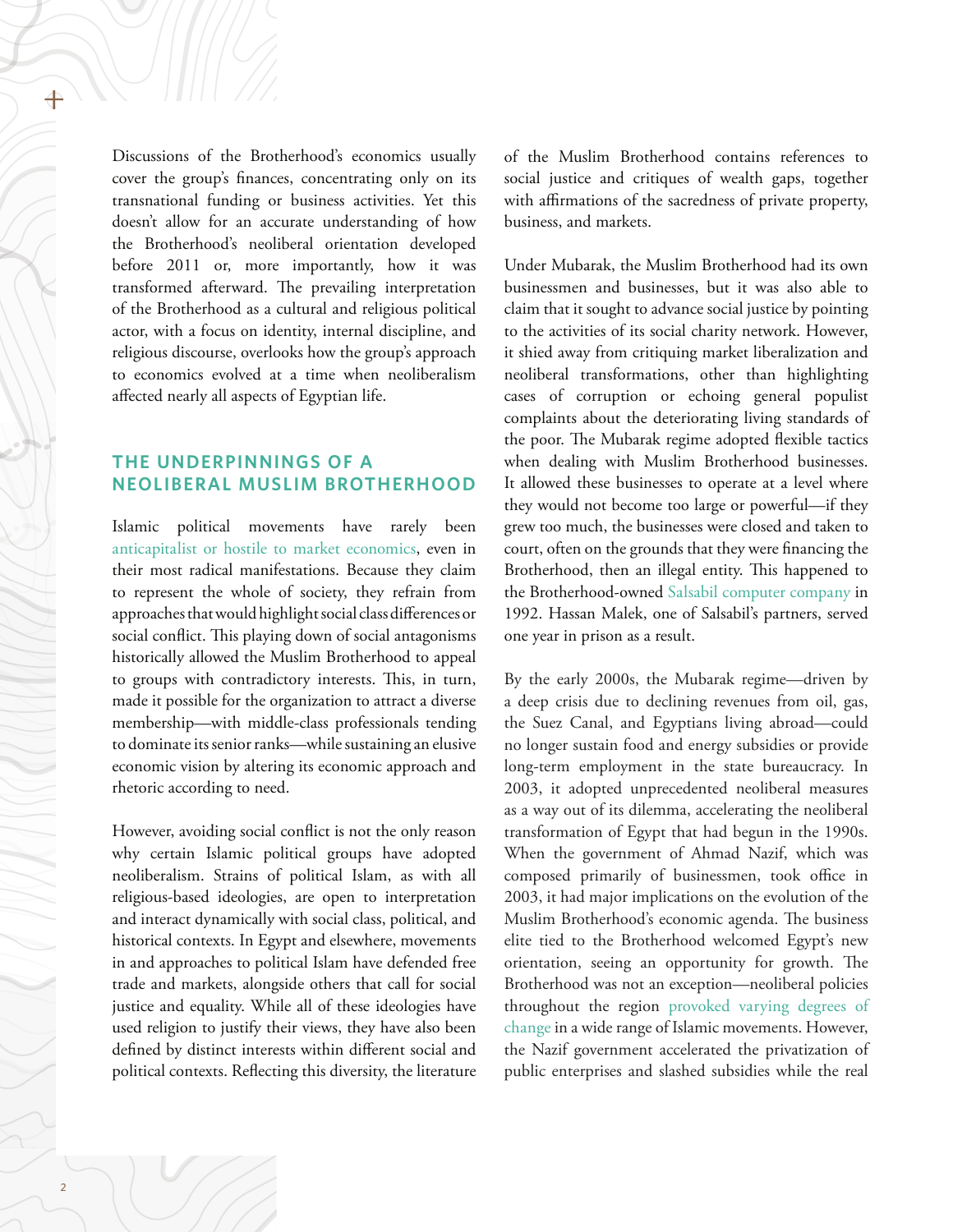wages of most Egyptians declined, fomenting a rising tide of social protests. Between 2004 and 2010, [some](https://carnegieendowment.org/2010/02/17/labor-protest-politics-and-worker-rights-in-egypt-event-2816)  [3,000 protests took place](https://carnegieendowment.org/2010/02/17/labor-protest-politics-and-worker-rights-in-egypt-event-2816) as a consequence, mobilizing thousands of workers across the country's governorates in a slow rehearsal for the uprising of 2011.

The Muslim Brotherhood was never an organic part of those protests. In fact, it kept a distance from them and was content with doing nothing more than issuing occasional statements criticizing privatization transactions as corrupt or warning against deteriorating economic circumstances. One reason is that, in addition to the Muslim Brotherhood's business elite benefiting from neoliberal policies, the group's [membership](https://www.amazon.com/%E2%80%AB%D8%A7%D9%84%D8%A5%D8%AE%D9%88%D8%A7%D9%86-%D8%A7%D9%84%D9%85%D8%B3%D9%84%D9%85%D9%88%D9%86-%D8%B3%D9%86%D9%88%D8%A7%D8%AA-%D8%A7%D9%84%D8%AB%D9%88%D8%B1%D8%A9%E2%80%AC-Arabic-ebook/dp/B076HHFS6B?tag=duckduckgo-d-20) [structure](https://www.amazon.com/%E2%80%AB%D8%A7%D9%84%D8%A5%D8%AE%D9%88%D8%A7%D9%86-%D8%A7%D9%84%D9%85%D8%B3%D9%84%D9%85%D9%88%D9%86-%D8%B3%D9%86%D9%88%D8%A7%D8%AA-%D8%A7%D9%84%D8%AB%D9%88%D8%B1%D8%A9%E2%80%AC-Arabic-ebook/dp/B076HHFS6B?tag=duckduckgo-d-20) had changed, leaning toward upper-middleclass and wealthier members. The Brotherhood's language displayed less sensitivity to the poor—a growing class of Egyptians due to neoliberal measures that put pressure on lawyers, schoolteachers, university professors, medical professionals, and others—as the group became increasingly defined by its more economically conservative members.

This evolution is why the Muslim Brotherhood was reluctant to join the first three days of protests against the Mubarak regime in January 2011. This created a backlash, as some of its younger middleranking cadres defied organizational discipline and went into the streets, sometimes even playing a leading role. Though the Brotherhood soon changed course and joined them, it later expelled the dissident members, who formed new political parties that adopted more critical views to neoliberalism. Among them were the [Egyptian Current](http://english.ahram.org.eg/NewsContent/33/104/26701/Elections-/Political-Parties/The-Egyptian-Current.aspx) and [Strong Egypt](http://www.atlanticcouncil.org/blogs/menasource/strong-egypt-a-party-in-the-middle) parties, which merged later under the leadership of [Abdel-Moneim Abou al-Foutouh,](http://english.ahram.org.eg/NewsContent/36/124/36854/Presidential-elections-/Meet-the-candidates/AbdelMoneim-AbulFotouh.aspx) a member of the Muslim Brotherhood leadership who had resigned in early 2011. The departure of these relatively more radical members removed any resistance within the Brotherhood, paving the way for those at the top who favored neoliberal policies and were eager to take their place in Egypt's political-business elite.

The Muslim Brotherhood's burgeoning businessmen and its changing membership structure were not the only factors behind the group's acceptance of neoliberalism. The emergence of pious neoliberalism in the 1990s and early 2000s also contributed to this transformation. Pious neoliberalism describes a [phenomenon](https://www.collinsbooks.com.au/book/Building-a-House-in-Heaven/9781452939834) where religion, charity, and business interact. Religious practices that have been reconfigured in line with neoliberal principles are portrayed as part of what it means to be religious. This allowed the Brotherhood to integrate into the pre-uprising business elite after Mubarak's downfall, but also, once in power, pushed it to implement policies that alienated many Egyptians.

Turkey, whose ruling Justice and Development Party is close to the Muslim Brotherhood, was a regional pioneer of pious neoliberalism and a role model for the introduction of business practices into charitable work. However, the trend was also visible in Egypt with the rise of preachers such as [Amr Khaled](http://weekly.ahram.org.eg/Archive/2003/639/fe1.htm) in 2003, who oversaw flourishing charity operations and targeted the Egyptian middle class with business-friendly religious messages. Preachers like him even reframed religious practices to depict economic rationality, productivity, and privatization as part of [what it meant to be](https://www.tandfonline.com/doi/abs/10.1080/00045608.2011.627046)  [religious](https://www.tandfonline.com/doi/abs/10.1080/00045608.2011.627046). Khaled also used management science and self-help rhetoric to fold entrepreneurial activities into religion. The Muslim Brotherhood was not immune to such developments, as the group's behavior would prove once it took power.

### **FRIENDS WITH HOSNI MUBARAK'S FRIENDS**

Hassan Malek and Khairat el-Shater, another influential figure in the Muslim Brotherhood, took advantage of Mubarak's removal to integrate the group's businessmen into the old business elite. They sent positive signals to the local and international business communities. Before the mid-2012 election of Mohamed Morsi, Malek and Shater began building relationships with Mubarak's close allies, whom they had previously accused of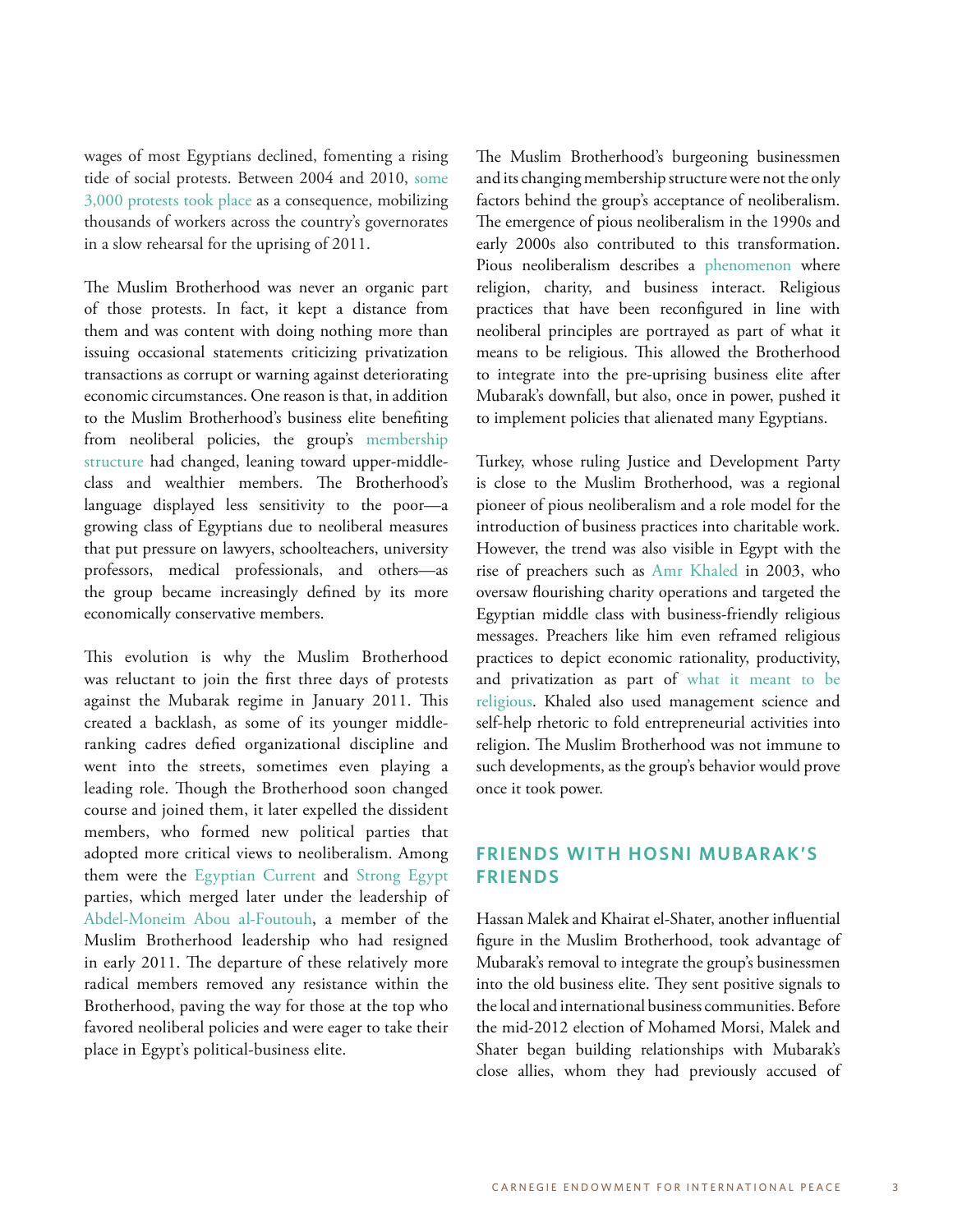corruption, and Shater met with prominent members of the business community. In 2012, the Egyptian investment bank EFG-Hermes, in which Mubarak's son Gamal had been [a partner,](http://chronikler.com/middle-east/egypt/gamal-mubrak-investment/) helped Shater [meet](https://www.salon.com/2012/01/26/the_gop_brotherhood_of_egypt/)  [fourteen major investment managers](https://www.salon.com/2012/01/26/the_gop_brotherhood_of_egypt/) from Europe, the United States, and Africa. He used the opportunity to reassure investors that the new Muslim Brotherhood government shared their goals.

In March 2012, Morsi appointed Malek to head the [Egyptian Business Development Association](http://english.ahram.org.eg/NewsContent/3/12/35579/Business/Economy/First-Brotherhood-businessmen-association-to-hold-.aspx), or EBDA. The launch ceremony was attended by several business leaders from Mubarak's disbanded National Democratic Party. After [Morsi's election](https://www.nytimes.com/2012/06/25/world/middleeast/mohamed-morsi-of-muslim-brotherhood-declared-as-egypts-president.html) in June, the EBDA started [organizing meetings](https://uk.reuters.com/article/us-egypt-economy-brotherhood-idUSBRE89G10L20121017) with the new president and leading reconciliation negotiations with businessmen who had fled the country after facing corruption charges. This included Nazif's trade and industry minister, Rashid Mohammed Rashid, and Hussein Salem, Mubarak's friend and a major player in a natural gas export deal with Israel.

In the [first elected parliament](http://www.bbc.com/arabic/middleeast/2012/01/120123_egypt_palt_hani) after Mubarak's overthrow, the Brotherhood failed to introduce any significant legislation to advance social reforms. But the life of the parliament was very short—the Supreme Council of the Armed Forces dissolved it hours after voting began in the second round of the presidential election on June 16, 2012. Therefore, it could be that the Brotherhood did not have enough time to fully formulate its economic agenda.

This inaction underlined the impression that, while the Muslim Brotherhood was in the opposition, a more informal approach to economic issues could work, combining pious neoliberalism with the absence of clear policy measures. But once in power, Brotherhood officials were obligated to introduce [specific policies](https://carnegie-mec.org/2012/05/29/economic-agenda-of-islamist-parties-pub-48187). Morsi was the most economically liberal of the candidates in the presidential election, which included figures from the old regime. His electoral platform, known as the [Renaissance Project,](https://s3-eu-west-1.amazonaws.com/dr.morsy2012/%D8%A7%D9%84%D8%A8%D8%B1%D9%86%D8%A7%D9%85%D8%AC+%D8%A7%D9%84%D8%B1%D8%A6%D8%A7%D8%B3%D9%8A-%D8%A7%D9%84%D9%86%D8%B3%D8%AE%D8%A9+%D8%A7%D9%84%D9%86%D9%87%D8%A7%D8%A6%D9%8A%D8%A9+%D8%A8%D8%A7%D9%84%D8%BA%D9%84%D8%A7%D9%81.pdf) called for resuming privatization—even of strategic economic sectors after it had been stopped in 2007. The Brotherhooddominated government of prime minister Hisham Qandil liberalized trade and vowed to attract billions of dollars in foreign direct investment to infrastructure projects. It also promised to increase spending on education and health, but suggested it would aim to ultimately privatize these services through public-private partnerships and signaled a dependence on privatesector financing. Social justice was a main objective of Morsi's platform, which sought to restructure Egypt's tax system. However, the platform failed to offer detailed plans for progressive taxation, which had been a demand of the social protest movement for years.

The Muslim Brotherhood's approach to privatization was very different from its position prior to the 2011 uprising. During the Nazif government, the Brotherhood attacked privatization, regarding it as a condition imposed by the International Monetary Fund (IMF) that went against Egyptian interests. It described privatization as ["selling Egypt and its wealth](http://www.ikhwanwiki.com/index.php?title=%D8%B5%D8%A7%D9%84%D9%88%D9%86_%D8%A8%D9%8A%D8%B9_%D8%AB%D8%B1%D9%88%D8%A7%D8%AA_%D9%85%D8%B5%D8%B1)." However, the Qandil government adopted pillars of the neoliberal approach. It prioritized economic growth and slashing the public debt. It resumed negotiations with the IMF over a rescue loan and agreed to an austerity package that included raising the price of energy and public services. In March 2012, the Brotherhood's parliamentarians met with an IMF delegation and [supported a loan deal](https://ara.reuters.com/article/businessNews/idARACAE8270LX20120308).

After they took power, Morsi and the Muslim Brotherhood also shifted their position on the [Qualifying](http://qizegypt.gov.eg/About_QIZ.aspx)  [Industrial Zones \(QIZ\) agreement with Israel and](http://qizegypt.gov.eg/About_QIZ.aspx)  [the United States](http://qizegypt.gov.eg/About_QIZ.aspx). The Brotherhood's parliamentary bloc had rejected the agreement when it was signed in December 2004, saying it threatened Egypt's security and wouldn't help the country's deteriorating textiles sector. Eight years later, however, after Morsi's election, an Egyptian delegation visited Washington to negotiate expanding the agreement and reducing Israeli inputs in Egyptian exports to the United States.

This was crucial for Egypt's textile lobby, which had been close to Mubarak. On September 9, 2012, in [an](https://www.bloomberg.com/news/articles/2012-09-09/qandil-says-egypt-to-sell-sukuk-after-new-law-is-approved-1-)  [interview](https://www.bloomberg.com/news/articles/2012-09-09/qandil-says-egypt-to-sell-sukuk-after-new-law-is-approved-1-), Qandil said "a lot of people are making good business out of [the agreement]: we want to make sure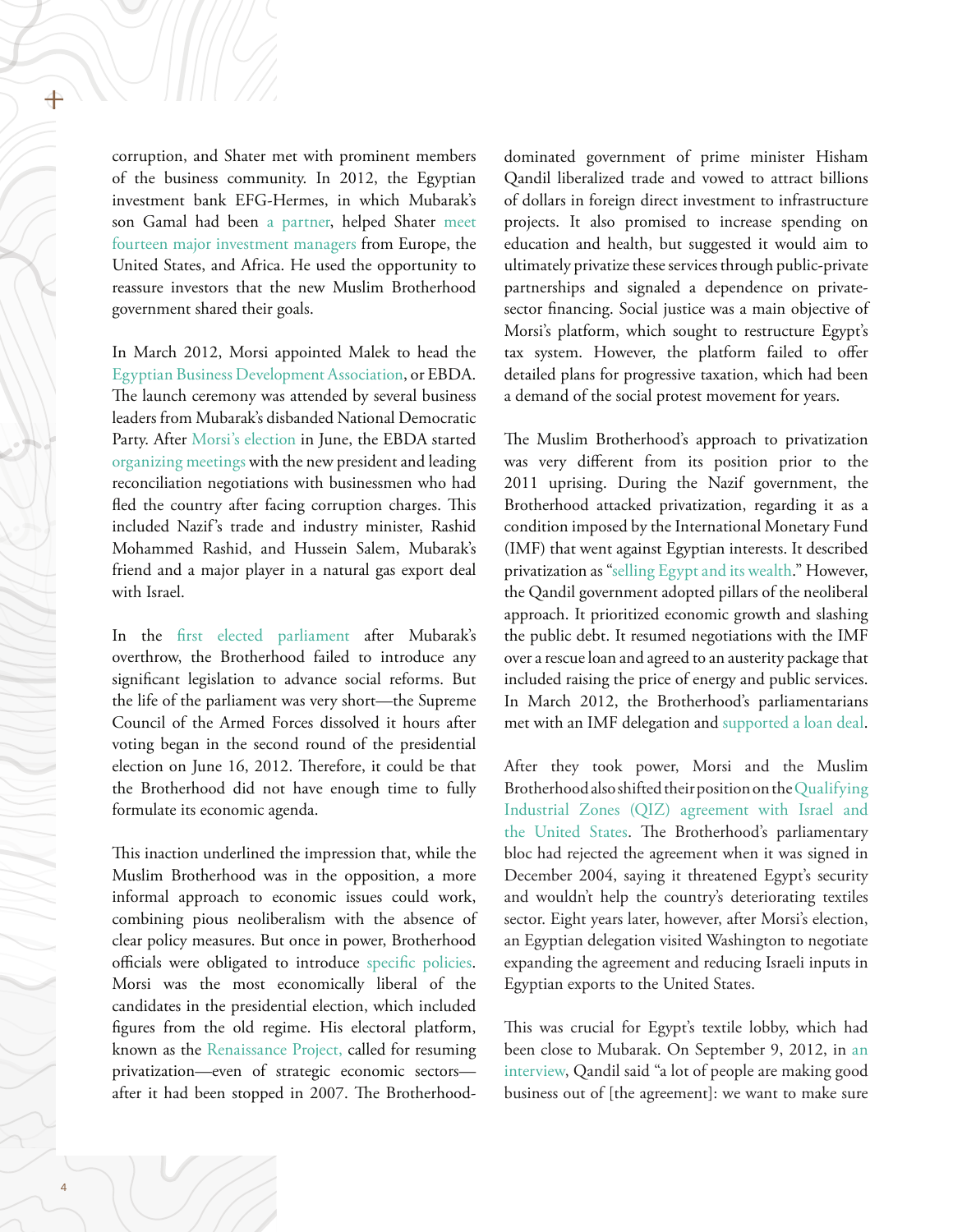we do the right thing for them to flourish." Any radical challenge to the agreement could have antagonized the United States and Israel, something the Brotherhood likely wanted to avoid. Yet, revealingly, the Egyptian government chose to expand the agreement rather than just maintain the status quo, a move that was motivated mainly by internal alliances and the demands of important players in the textile industry who benefited from the QIZ.

### **SOCIAL PROTESTS RESUME UNDER MORSI**

When Morsi was elected, the ongoing social protests were suspended while activists waited to see how the new president would act. Expectations were high when Morsi [created a presidential Ombudsman Office](https://www.opendemocracy.net/5050/leila-zaki-chakravarti/chez-morsi-palace-petitioners-and-street-entrepreneurs-in-post-mubarak-e) on July 16, 2012, to address wrongdoings. Within nine months, the office had received some [298,000 complaints](http://www.ahram.org.eg/News/851/76/215579/%D8%AD%D9%88%D8%A7%D8%B1%D8%A7%D8%AA/%D9%85%D8%B5%D8%B7%D9%81%D9%8A-%D8%A7%D9%84%D8%B4%D8%B1%D8%A8%D8%AA%D9%84%D9%8A-%D8%B1%D8%A6%D9%8A%D8%B3-%D8%AF%D9%8A%D9%88%D8%A7%D9%86-%D8%A7%D9%84%D9%85%D8%B8%D8%A7%D9%84%D9%85-%D8%A8%D8%B1%D8%A6%D8%A7%D8%B3%D8%A9-%D8%A7%D9%84%D8%AC%D9%85%D9%87%D9%88%D8%B1%D9%8A%D8%A9.aspx).

However, expectations soon gave way to disappointment. National protests [resumed a few months later](http://english.ahram.org.eg/NewsContentP/4/75521/Opinion/That-a-revolution,-as-yet-undefeated,-may-succeed.aspx), when the public concluded that their situation had not improved. [A Gallup poll](http://news.gallup.com/poll/155732/Egyptians-Government-Focus-Jobs.aspx?g_source=link_NEWSV9&g_medium=tile_5&g_campaign=item_163796&g_content=Egyptians%2520to%2520Government%3a%2520Focus%2520on%2520Jobs) just before Morsi's election showed that Egyptians' top priority was job creation, at a time when many were feeling the effects of rising food prices. As protests spread, the main demands were for more permanent jobs as well as higher or unpaid wages. Service delivery was another problem, and protesters demanded better access to electricity, drinking water, and water for irrigation.

A [report published by the Egyptian Center for Economic](https://web.archive.org/web/20140717084339/http:/ecesr.org/?p=768677)  [and Social Rights](https://web.archive.org/web/20140717084339/http:/ecesr.org/?p=768677) in July 2014, one year after Morsi's removal, estimated that over 4,500 protests took place in the first half of 2013. The report affirmed that most of the protests were motivated by public anger against the Qandil government and the policies of the Muslim Brotherhood. This conclusion echoed [the results of a](http://news.gallup.com/poll/163796/egyptian-views-government-crashed-overthrow.aspx)  [Gallup poll conducted two weeks before the military](http://news.gallup.com/poll/163796/egyptian-views-government-crashed-overthrow.aspx)  [removed Morsi](http://news.gallup.com/poll/163796/egyptian-views-government-crashed-overthrow.aspx) in July 2013, which found that only 29 percent of Egyptians expressed confidence in their government—the lowest level measured by Gallup since Egypt's uprising in 2011, and a steep drop from the 57 percent confidence level Morsi enjoyed in November 2012, five months after his election. Moreover, the disapproval was widespread. Protests took place all over Egypt, with more than 200 protests apiece in eight governorates other than Cairo during the final six months of Morsi's rule.

#### **CONCLUSION**

Egyptians revolted in 2011, anticipating change. Instead, they only got more of the same. The neoliberal agenda of the Muslim Brotherhood played a crucial role in damaging Morsi's credibility. Yet this was not merely the result of bad policy choices or mistaken execution. It was the natural outcome of the Brotherhood's trajectory toward greater neoliberalism before 2011, itself a manifestation of Egypt's broader neoliberal transformation at the time.

The Muslim Brotherhood found itself dealing with a crisis that had been exacerbated by the sharp neoliberal turn of the Mubarak regime in 2003. The Nazif government had appointed influential private businessmen as ministers, slashed subsidies and state jobs, lowered corporate taxation, and privatized banks and public services. The protests that erupted in 2004 reflected the failure of neoliberal policies and trickledown approaches for dealing with the demands of the poor. The uprising in January 2011 was the culmination of that process.

Morsi and the Brotherhood-dominated government were unable to provide an alternative route to satisfy the social protest movement, let alone offer a new social contract for Egyptians. In pursuing the neoliberal economic policies that had provoked public anger in the first place, the Brotherhood exemplified the intensifying crisis of Egypt's ruling elite that continues today under a much heavier hand.